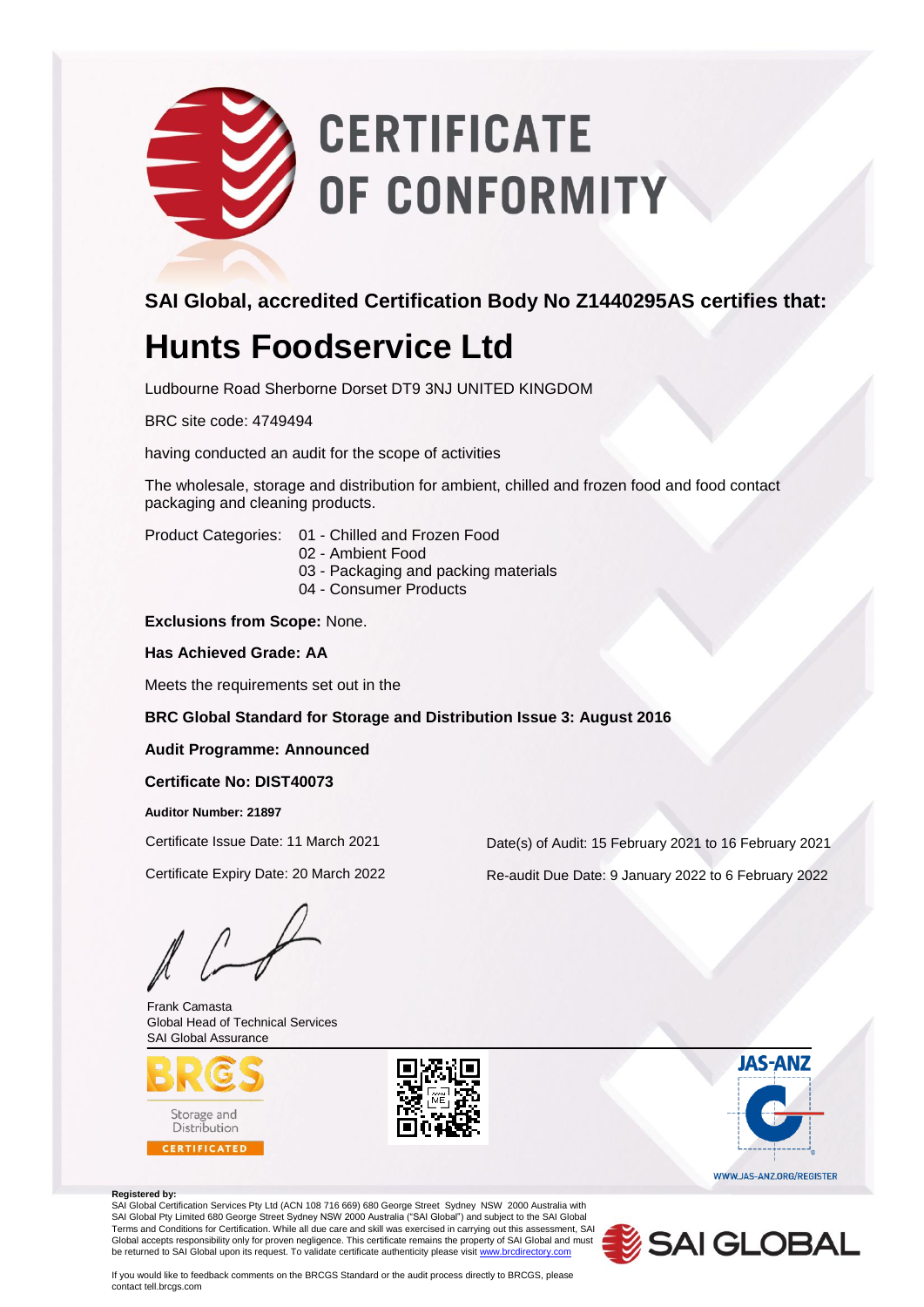

**SAI Global, accredited Certification Body No Z1440295AS certifies that:**

## **Hunt's Foodservice Ltd.**

Trading as

**Queenswood Natural Foods** Bristol Rd Bridgewater Somerset TA6 4AW UNITED KINGDOM

BRC site code: 1385381

having conducted an audit for the scope of activities

The wholesaling, storage and distribution of ambient foods and consumer products. The cross docking and distribution of chilled and frozen foods.

**Exclusions from Scope: The blending, packing and wholesale of dried whole ingredients e.g. dried fruit, nuts, grains and seeds.**

**Product Category: 01 - Chilled and Frozen Food 02 - Ambient Food 04 - Consumer Products**

**Has Achieved Grade: A**

Meets the requirements set out in the

**GLOBAL STANDARD for STORAGE AND DISTRIBUTION ISSUE 4: NOVEMBER 2020**

**Audit Programme: Announced**

**Certificate No: DIST40087**

**Auditor Number: 21439**

Certificate Expiry Date: 20 February 2023 Re-audit Due Date: 9 January 2023

Calin Moldovean President, Business Assurance SAI Global Assurance





Certificate Issue Date: 8 February 2022 Date(s) of Audit: 5 January 2022 to 6 January 2022

#### **Registered by:**

SAI Global Certification Services Pty Ltd (ACN 108 716 669) 680 George Street Sydney NSW 2000 Australia with SAI Global Pty Limited 680 George Street Sydney NSW 2000 Australia ("SAI Gbbal") and subject to the SAI Global<br>Terms and Conditions for Certification. While all due care and skill was exercised in carrying out this assessm Global accepts responsibility only for proven negligence. This certificate remains the property of SAI Global and must<br>be returned to SAI Global upon its request. To validate certificate authenticity please visit <u>www.brcd</u>



**JAS-ANZ** 

WWW.JAS-ANZ.ORG/REGISTER

If you would like to feedback comments on the BRCGS Standard or the audit process directly to BRCGS, please contact tell.brcgs.com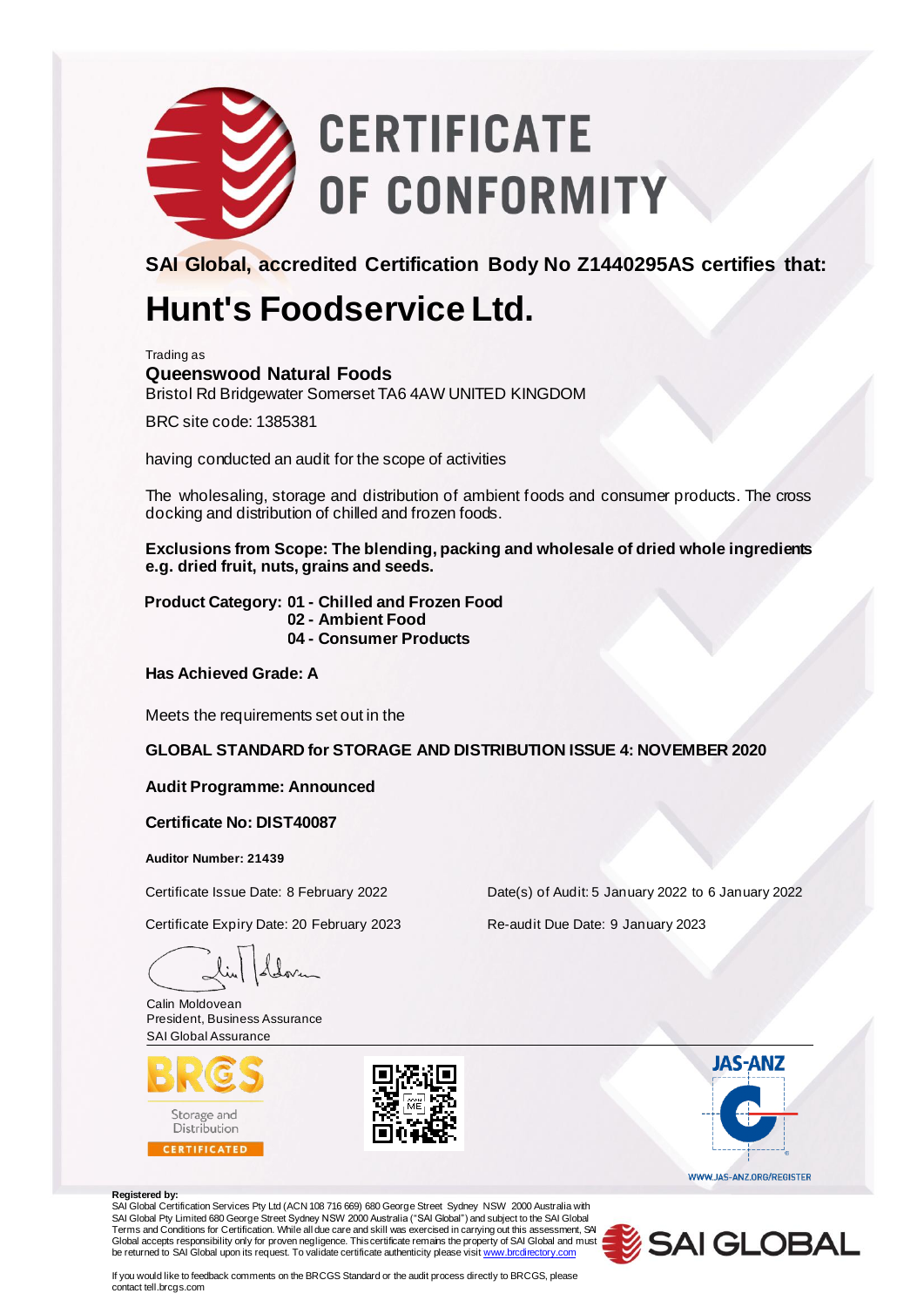

**SAI Global, accredited Certification Body No Z1440295AS certifies that:**

## **Hunts Foodservice Ltd**

Allers Back Lane Sturminster Newton DT10 2DT UNITED KINGDOM

BRC site code: 1343769

having conducted an audit for the scope of activities

The storage of frozen and ambient food and cardboard outer packaging. The blast freezing of chilled foods.

**Exclusions from Scope: Chilled Storage areas, Isle F & G within the Cold Store.**

**Product Category: 01 - Chilled and Frozen Food 02 - Ambient Food 03 - Packaging and packing materials**

**Has Achieved Grade: A**

Meets the requirements set out in the

**GLOBAL STANDARD for STORAGE AND DISTRIBUTION ISSUE 4: NOVEMBER 2020**

### **Audit Programme: Announced**

### **Certificate No: DIST40129**

**Auditor Number: 21439**

Certificate Issue Date: 7 July 2021 Date(s) of Audit: 1 June 2021

Certificate Expiry Date: 13 July 2022 Re-audit Due Date: 1 June 2022

Frank Camasta Global Head of Technical Services SAI Global Assurance





**JAS-ANZ** WWW.JAS-ANZ.ORG/REGISTER

#### **Registered by:**

SAI Global Certification Services Pty Ltd (ACN 108 716 669) 680 George Street Sydney NSW 2000 Australia with SAI Global Pty Limited 680 George Street Sydney NSW 2000 Australia ("SAI Gbbal") and subject to the SAI Global<br>Terms and Conditions for Certification. While all due care and skill was exercised in carrying out this assessm Global accepts responsibility only for proven negligence. This certificate remains the property of SAI Global and must<br>be returned to SAI Global upon its request. To validate certificate authenticity please visit <u>www.brcd</u>



If you would like to feedback comments on the BRCGS Standard or the audit process directly to BRCGS, please contact tell.brcgs.com